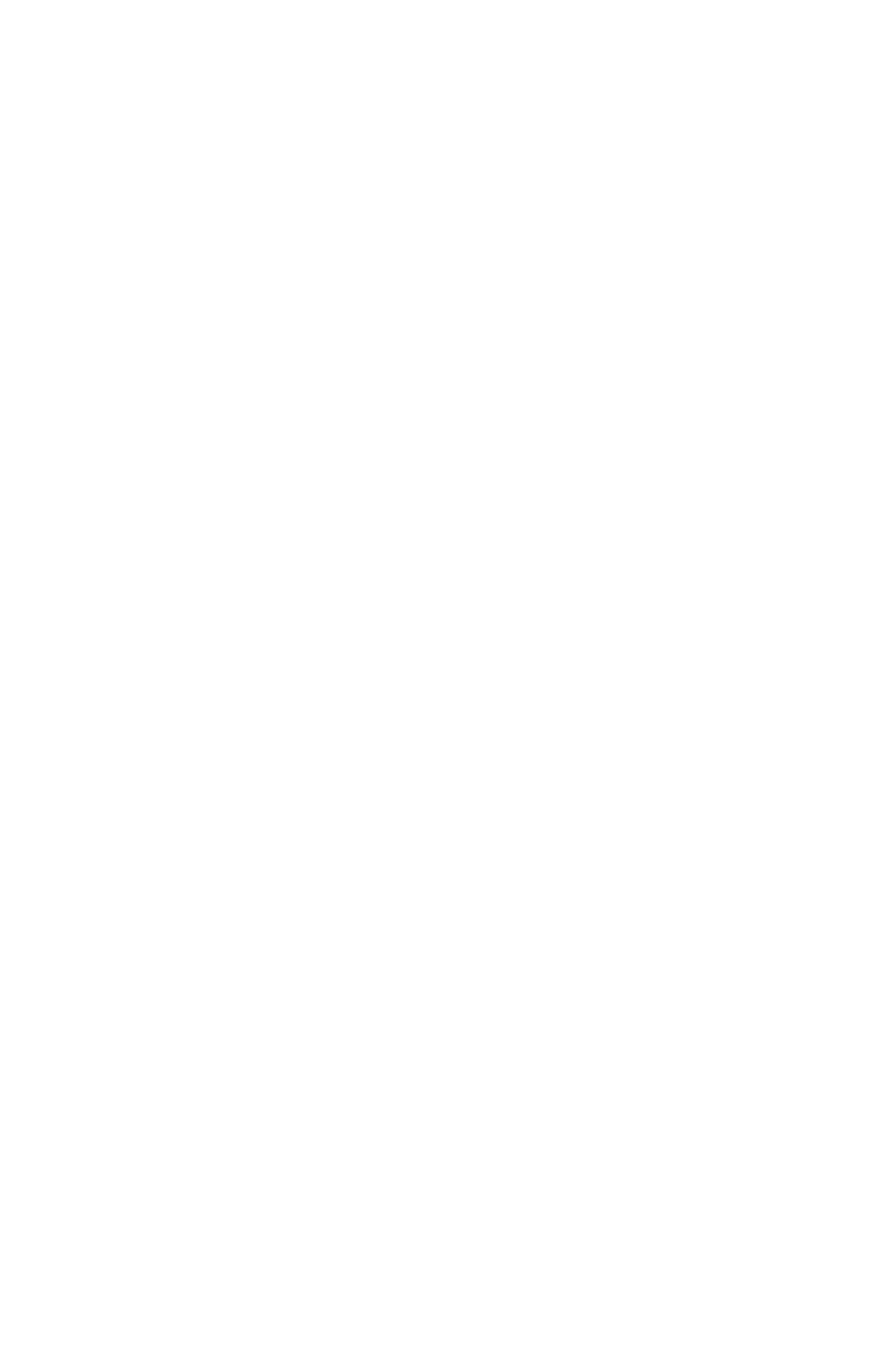#### **Published by:**



#### **FEPS – Foundation for European Progressive Studies**

Rue Montover 40, 4th floor - 1000 Brussels, Belgium T: +32 2 234 69 00 Email: info@feps-europe.eu Website: www.feps-europe.eu

**Policy Solutions** Revay utca, 10 – 1065 Budapest, Hungary T: +36 1 4 748 748 Email: info@policysolutions.eu Website: www.policysolutions.eu

Copyright: FEPS and Policy Solutions, December 2018

Responsible editors: Ernst STETTER, FEPS Secretary General Tamás BOROS, Co-Director of Policy Solutions Maria FREITAS, FEPS Policy Advisor

Author: Håkan A BENGTSSON, CEO, Arenagruppen, Stockholm

This study does not represent the collective views of FEPS and Policy **Solutions** 

The responsibility of FEPS and Policy Solutions is limited to approving its publication as worthy of consideration of the European progressive movement.

With the financial support of the European Parliament.



European Parliament

This report does not represent the European Parliament's views but only of the respective authors.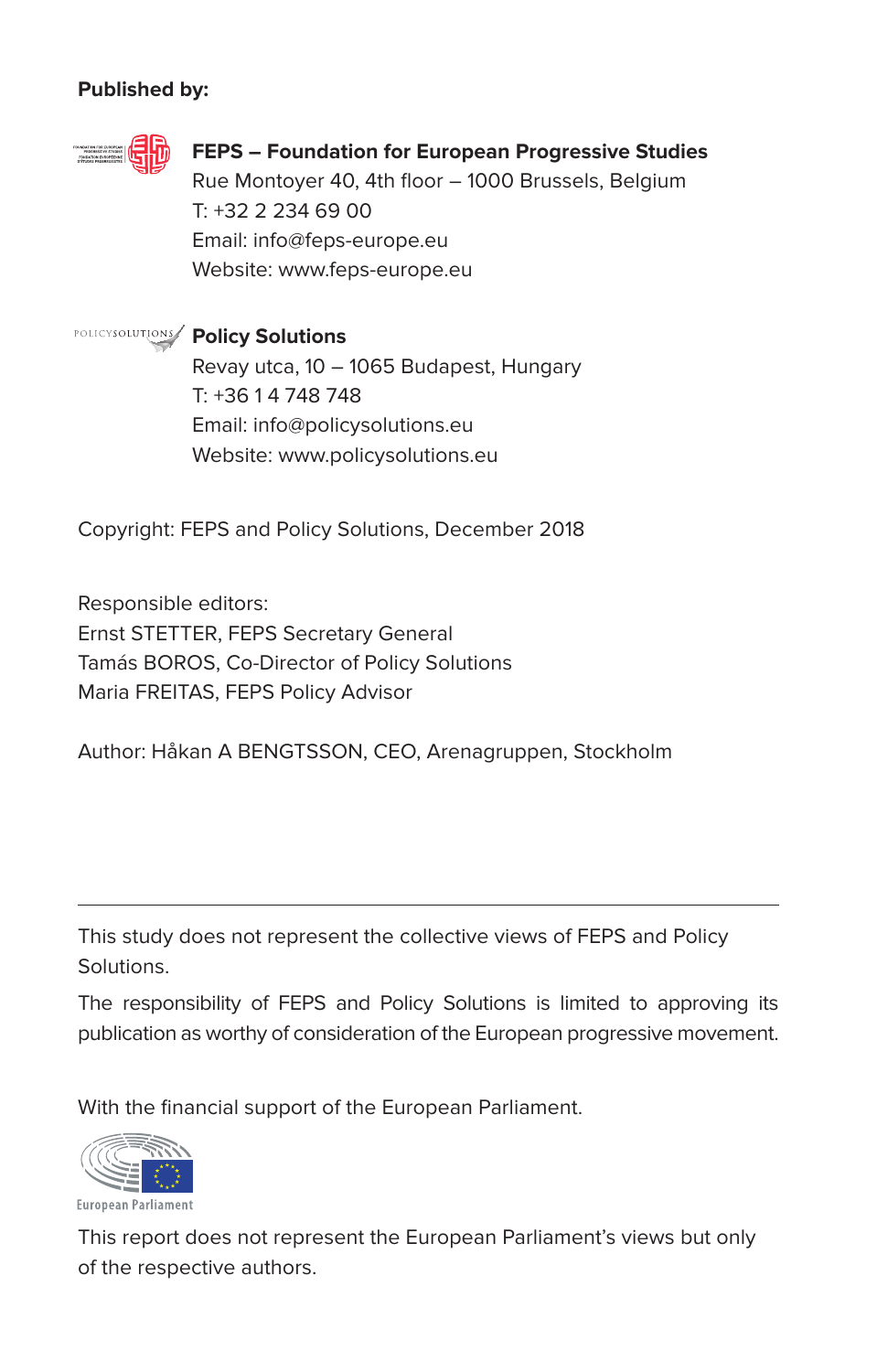## **The Swedish political landscape in transition**

**After the election in the beginning of September 2018, Swedish politics has been deadlocked and Sweden is still without a government. For the time being Sweden is being governed by what is called an "interim government" and a new election in 2019 is still a distinct possibility. The principal reason for this deadlock is the increase in the share of the vote achieved by the right-wing populist Sweden Democrats (SD) in the election. The centre-right parties are unwilling to participate in a government which would be dependent on the support of the SD. But it remains to be seen whether parliament is prepared to approve a government led by the Social Democrats. This kind of deadlock is nothing new. In fact, the political situation has been unchanged for the last eight years. The only difference is that SD is considerably larger and stronger than previously and has declared its intention to impose more specific demands on any centre/right government as the price of their support.**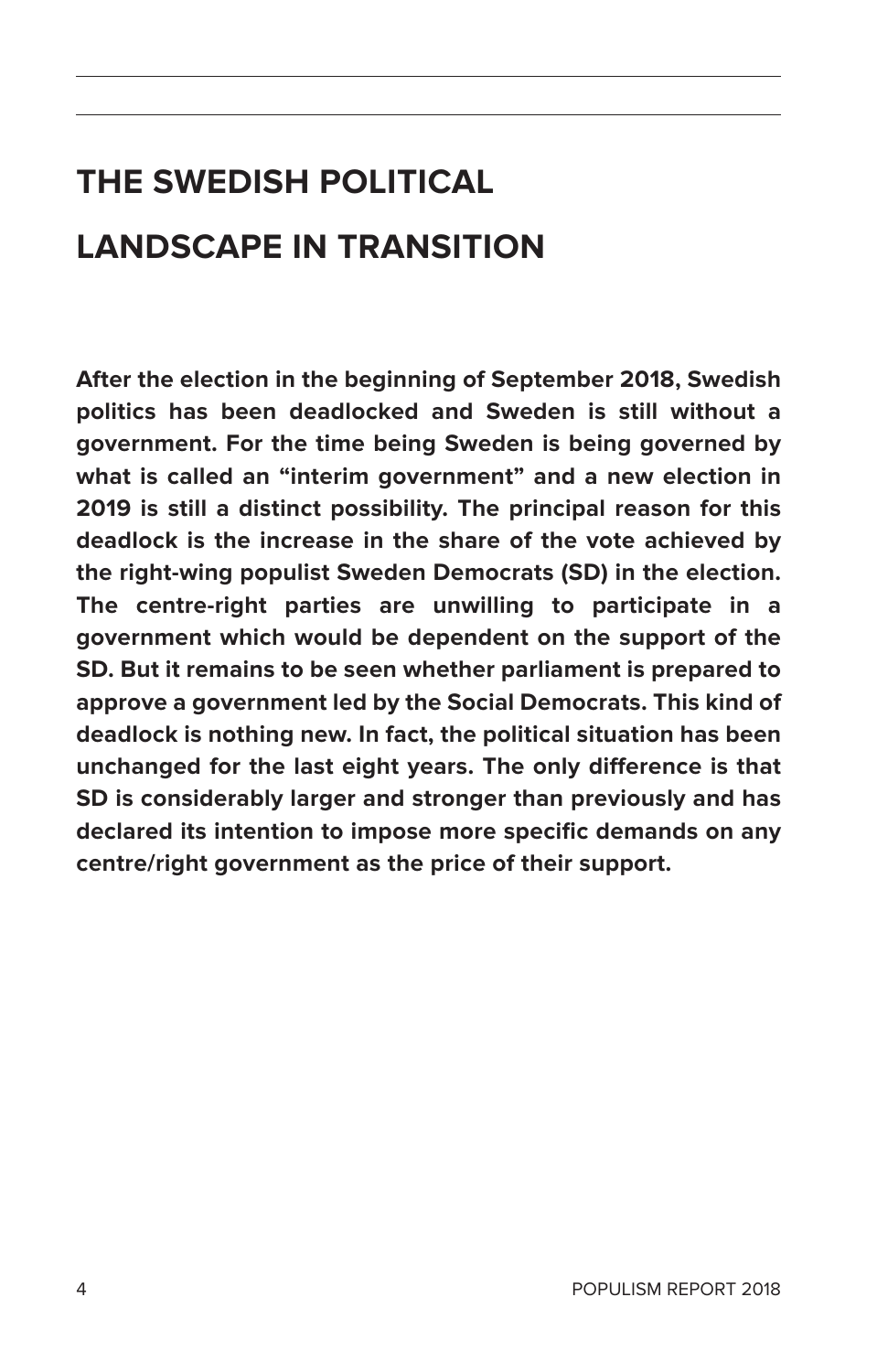### **Background**

Although the Red/Green parties achieved a larger share of the popular vote than the centre-right block in the 2014 election, they did not command an overall majority. This was due to the emergence of a third block in Swedish politics with the Sweden Democrats taking their place in the Swedish parliament for the first time. So far, no party has been willing to negotiate with the Sweden Democrats on any political issues on the table in the parliament and neither block is prepared to form a government dependant on their support. The reason behind this is, of course, fascist history of the Sweden Democrats. They have tried hard to change the party and its image, but it is still a national-conservative party with a radical agenda. There has, however, been much discussion and disagreement within the centre-right block, with two of the parties (the Moderates and the Christian Democrats) indicating that they might be prepared to do so after the next election while the other two (the Liberals - formerly the Peoples' Party – and the Centre) having so far rejected the possibility.

In 2014, the Social Democrats formed the government with the support of the largest block in the Parliament, but they still lacked a majority. Sweden has a long tradition of minority governments and such a situation is not considered unfavourably by the Parliament. It has enabled the formation of governments which have reflected the system of proportional representation but has also provided the scope for negotiations between parties which are not within the government thus enabling them to exert a degree of influence despite their being in opposition.

But now the situation has changed. The emergence of a large rightwing populist party which, so far, no other party appears willing to cooperate with or even to negotiate with makes it more difficult for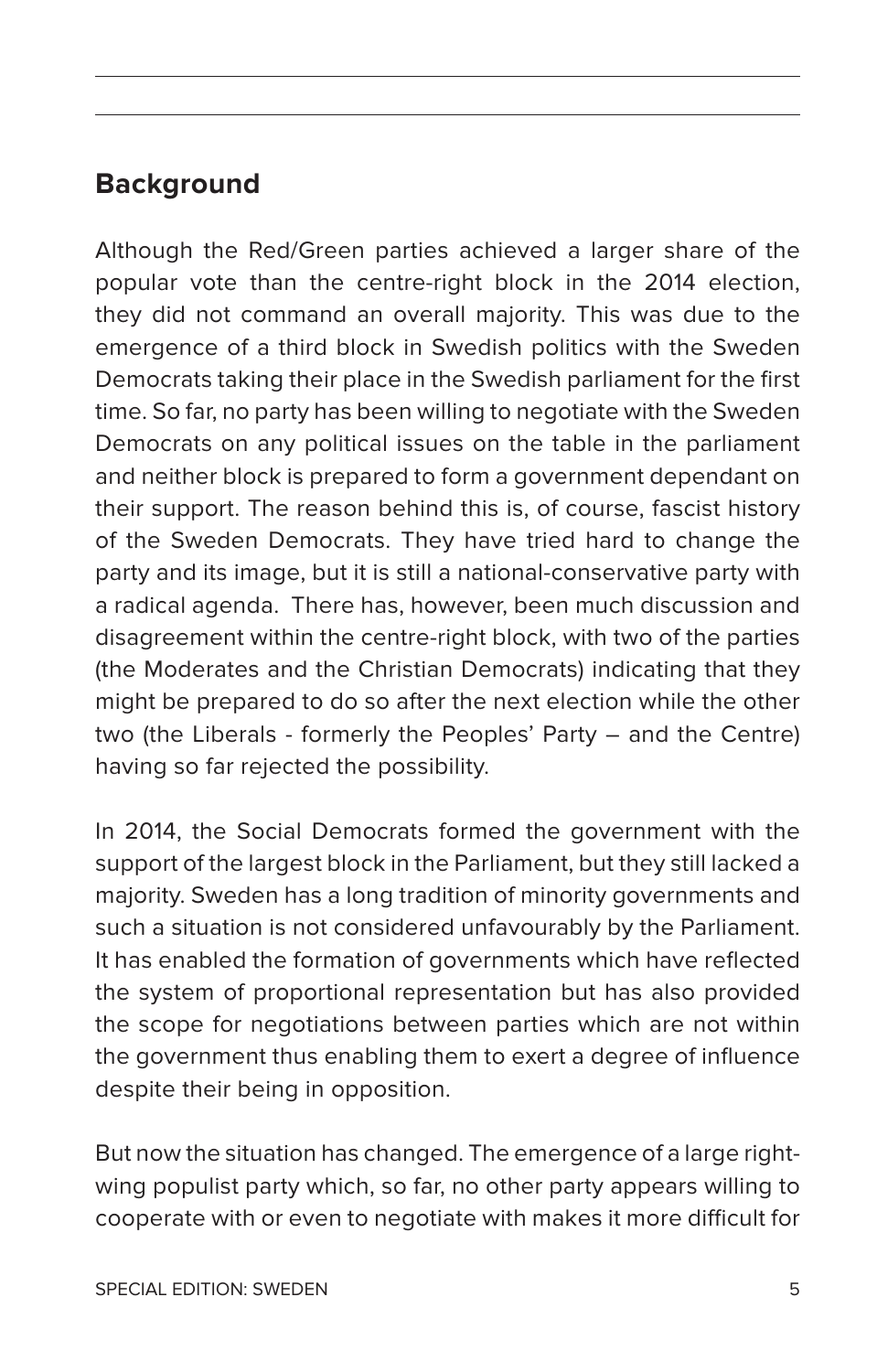a minority government to govern effectively. This is exactly what this social democratically lead government has encountered.

In principle the result of the election has not changed the balance of power. The red/green parties are still bigger than the centreright coalition, although the margin is smaller than previously (now by only a single seat). However, what is most significant is that the Sweden Democrats have increased their share of the vote and strengthened their position, taking 17.5 percent. This is remarkable since the party only gained entry into Parliament for the first time in 2010. This further complicates the conditions for future governments and could potentially redraw the political map.

#### **Popularity of Sweden Democrats**

(opinion polls and election result, among likely voters)



Source: Populism Tracker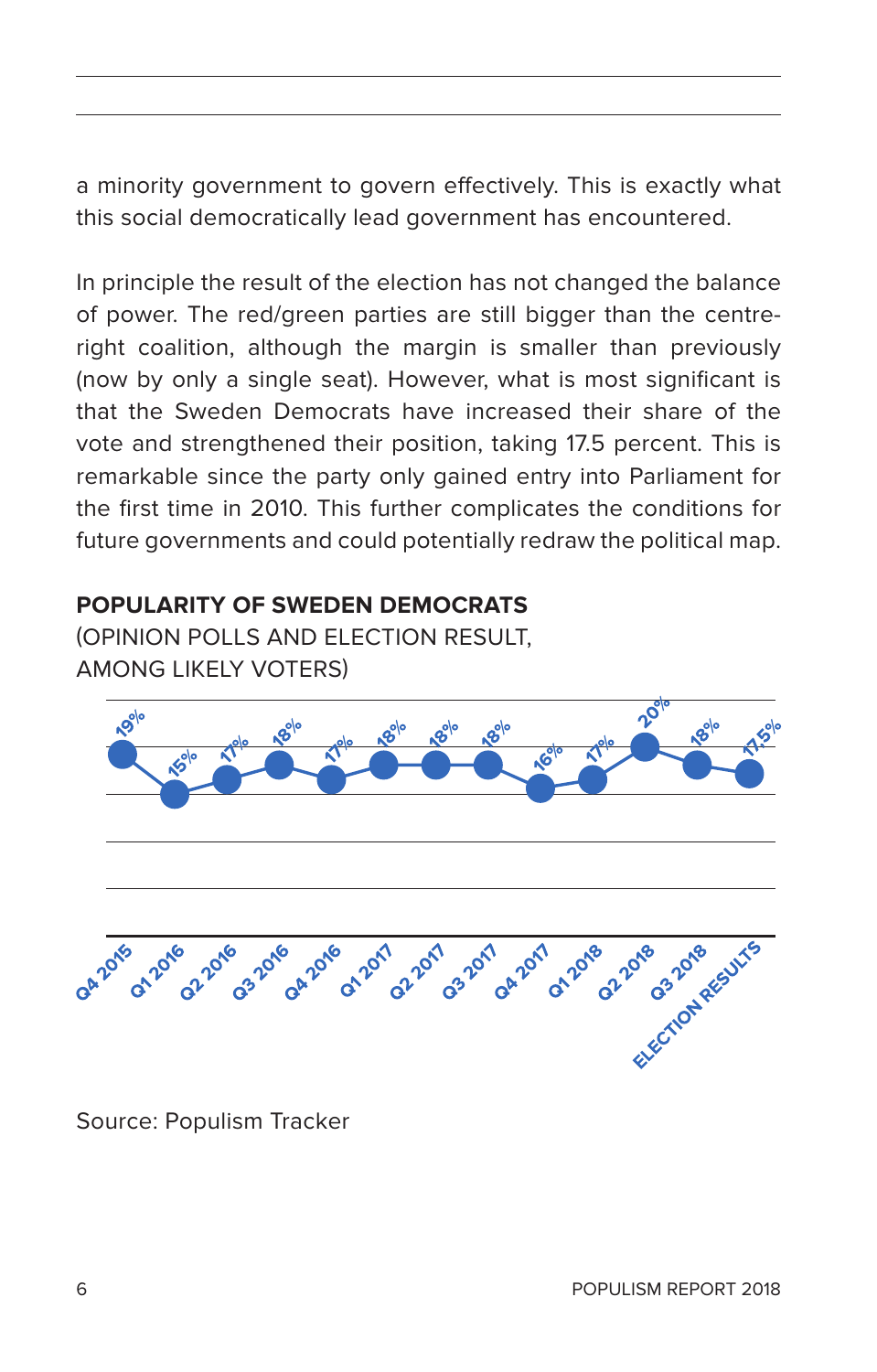Although the Social Democrats share of the vote fell from 31 to 28.3 percent, the result of the election is considered something of a success. Compared with developments in many other European countries, despite this apparent decline in support, the Social Democrats have maintained a strong position and are by a considerable margin still the largest party.

### **What kind of party is the Sweden Democrats?**

The current leadership has attempted to transform the party from a marginal and often violent fascist party with Nazi connections when it was founded in the 1980s. The party is the outgrowth of fascist and Nazi groupings and movements which came into being during these years. In fact, the party was marginalised for some considerable time. The current party leadership and its chairman Jimmie Åkesson decided to make the party more respectable and more like other Nordic right-wing populist parties. This strategy has paid dividends. The party's electoral support has increased from 1.4% in 2002 to 17.53% in 2018. The party has increased its share of the vote in every election since they first entered the lists in 1988. And this will be the third successive term in which they have been represented in the parliament.

The party has deleted some of the most extreme aspects of its program and describes itself as "social conservative". It has isolated and expelled considerable numbers of members who have opposed the leadership or who have expressed extreme racist views. This has given rise to the formation of alternative and more radical parties to the right of SD on the political spectrum but none of these have been successful. SD has succeeded in establishing itself as the major right-wing populist party in Swedish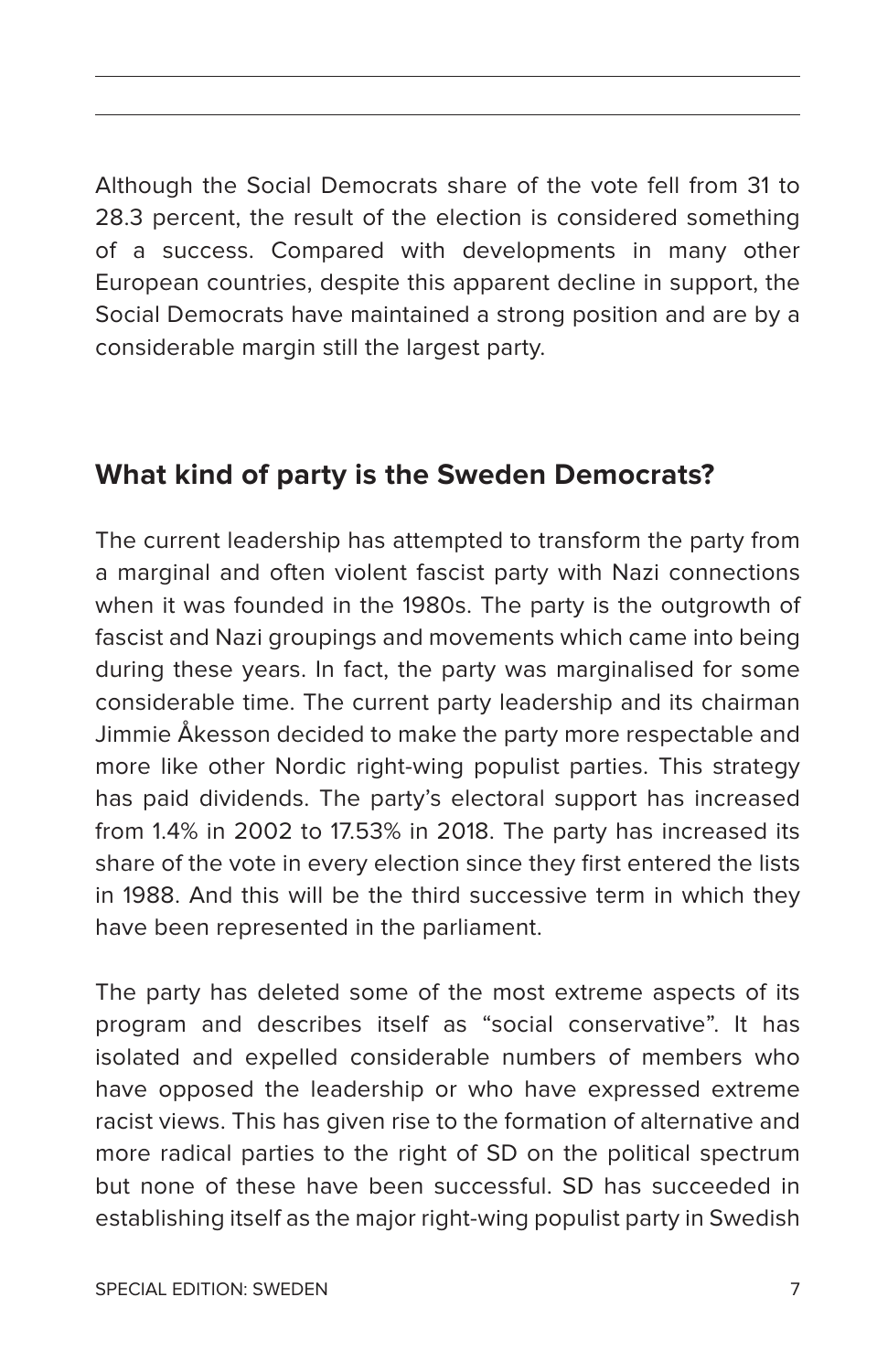politics. The party seems constantly to practice brinkmanship trying to present itself as normal and acceptable to the general public. At the same time, it appeals and belongs to the broader racist movement often through personal and /or informal links to more extreme fascist groupings and networks. It describes itself as democratic but in the final analysis it is a party opposed to immigration and promoting the repatriation of as many immigrants as possible - even those with Swedish citizenship and residence permits.

However, it would be more accurate to describe the party as "national conservative". In the party's mindset/worldview, the open, democratic society is a threat to the nation and to social cohesion. Demands for homogeneity correspond closely with the notion of "illiberal democracy" and is based on an intolerant form of nationalism and opposition to "alien cultures". SD's agitation regularly targets the media, the academic, cultural and political elite which has betrayed the people. Many of the key elements in our democratic model are the targets of their fierce criticism. It is a pattern familiar from many other countries and forms a network of the right-wing populist parties throughout Europe. Many of their pronouncements, including leading figures within the party, reveal all too clearly that the party is still tied to its radical – almost revolutionary - roots and traditions. After the election Mathias Karlsson, one of the party's leading lights declared on Facebook: "Our opponents have really compelled us to engage in an existential struggle to defend our culture and the survival of our nation. It is now a simple choice – victory or death!"

The main plank in the party's platform is, of course, immigration. This has never previously been so high on the agenda of the Swedish political debate as it is now. In recent years however, it has become a critical and divisive issue. The wave of immigration which swept through Europe in 2015 caused a paradigm shift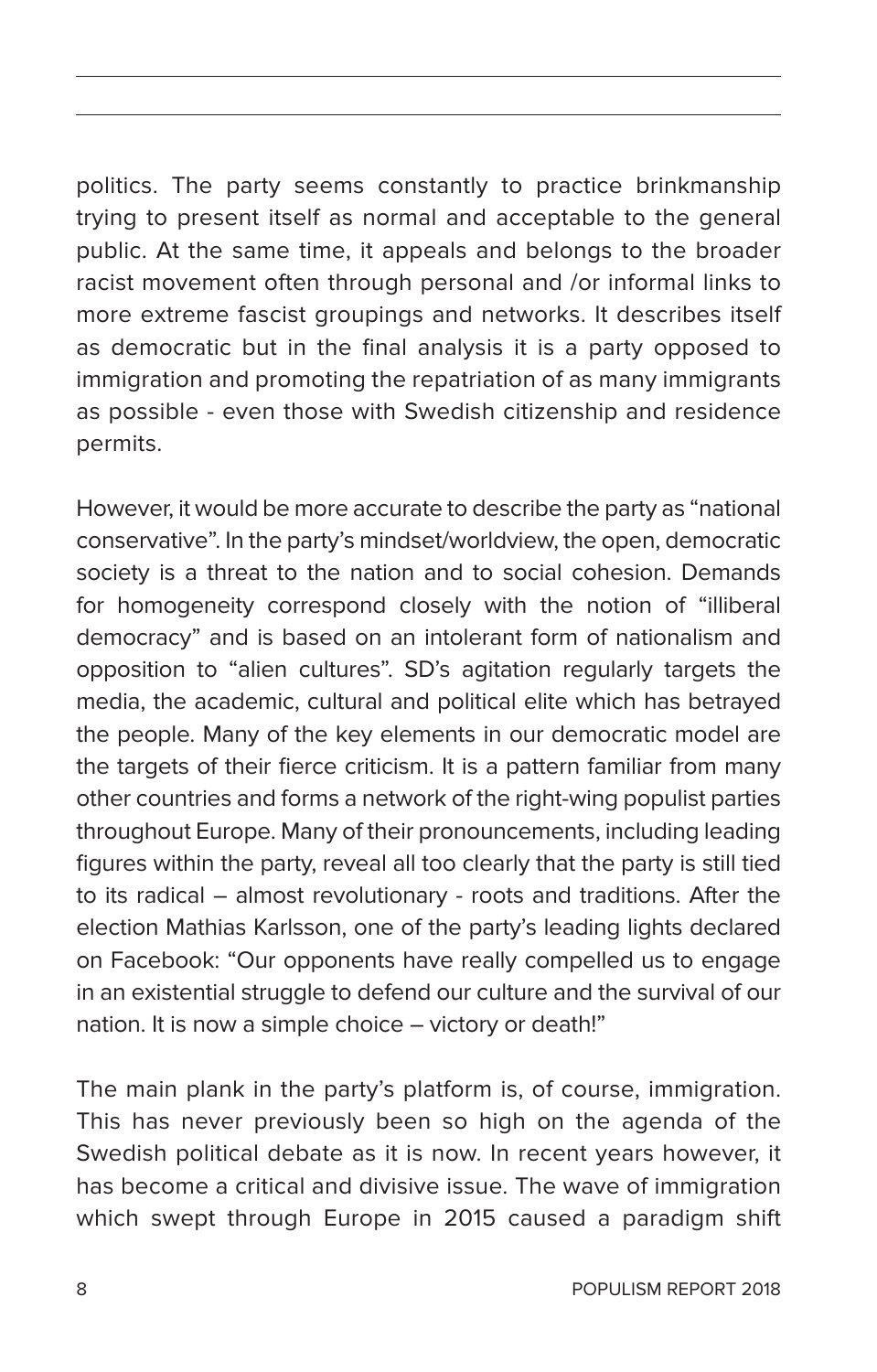particularly since Sweden was the country which took more immigrants per head of population than any other European country. Previously, all parties apart from SD were in favour of a generous immigration policy – particularly as regards the granting of permanent residence permits and the reuniting of families. Labour migration from outside the EU was liberalised. In general, the level of immigration into Sweden has been high during the last decade. This all changed after 2015 and now the number of asylum seekers and refugees accepted by Sweden is among the lowest in the EU. This more restrictive policy has the support of several political parties and was passed into law on the initiative of the Social Democrats. The more conservative centre-right parties have not only supported this change in policy but demand an even more restrictive policy while others express varying degrees of support for the relaxation of the restrictions and a return to the previous liberal asylum and refugee policy.

SD has described these developments as a triumph for the party's position on immigration and confirmation that they were right all along. There is some truth in this assertion but not without qualification. The party conducts and advocates an even more restrictive refugee policy. In practice SD wants to block any possibility to apply for asylum in Sweden. It advocates repatriating large numbers of immigrants including those who have permanent residence permits and even those with Swedish citizenship. Furthermore, it demands that anyone with a foreign background who commits a criminal offence should be exiled.

The act of terrorism which occurred in Stockholm in 2017 transformed the tone of the debate and the political agenda in a more alarmist direction while crime and the growth of organised criminal networks have taken centre-stage in the media's attention. Furthermore, Sweden has the largest number of shootings related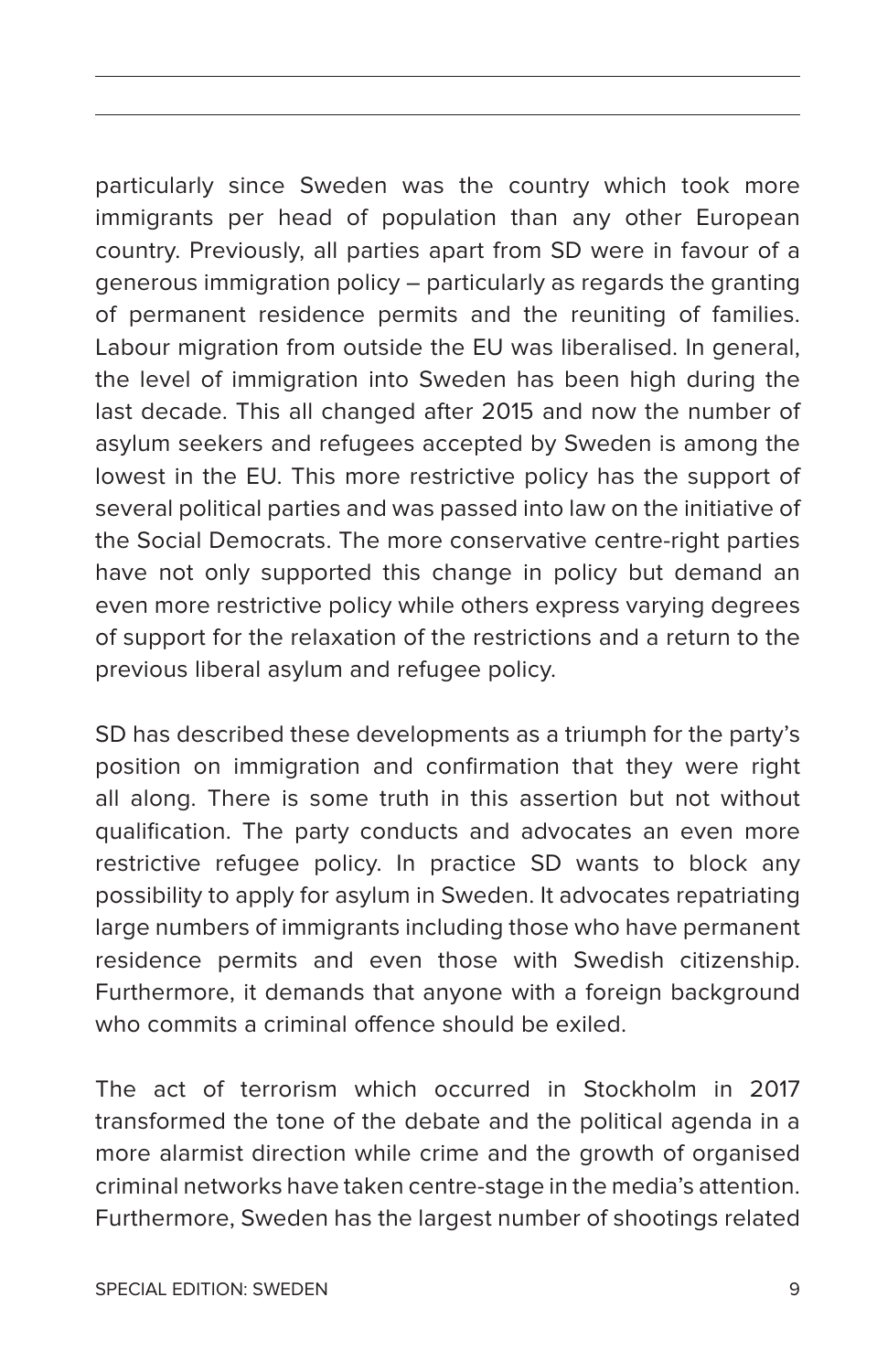to criminal gangs in the EU. The combined effect of this has made crime a key issue for the electorate and a political question of much greater significance than previously.

So, from being a marginal issue in public opinion, immigration and crime have come to dominate the debate since 2015. It is not uncommon to highlight a connection between the two. And as a result, the issues favoured by the SD have taken centre stage to a much greater extent than previously. Moreover, they are no longer the only party which is prepared to emphasise these issues.

At the same time SD has, in keeping with similar parties, also profiled itself on the issues relating to the need for better welfare for ethnic Swedes and contrasted this with the effects of immigration. They claim that it is they who are now the custodians of the Social Democratic Folkhem (Peoples home). It is of course a more homogeneous and less egalitarian Folkhem which they are envisaging and advocating. The Party has appealed to the elderly primarily as having inherited the role previously performed by the Social Democrats. It is of course linked to a particular form of cultural identity and "Swedish Culture". The Social Democratic Folkhem as a nostalgic dream of a society and an age without corruption.

Health Care is another area which has been in the focus of much attention, not least since SD has attempted to capitalise on demands from both trade unions and Social Democrats for better employment conditions in the public sector. Such demands have been particularly aimed at female voters. However, the female dominated public sector has shown itself to be much less amenable to SD's ideas than other trade union members.

At the same time, the Party has moved to the right on many economic issues. When it comes to labour market issues, taxation,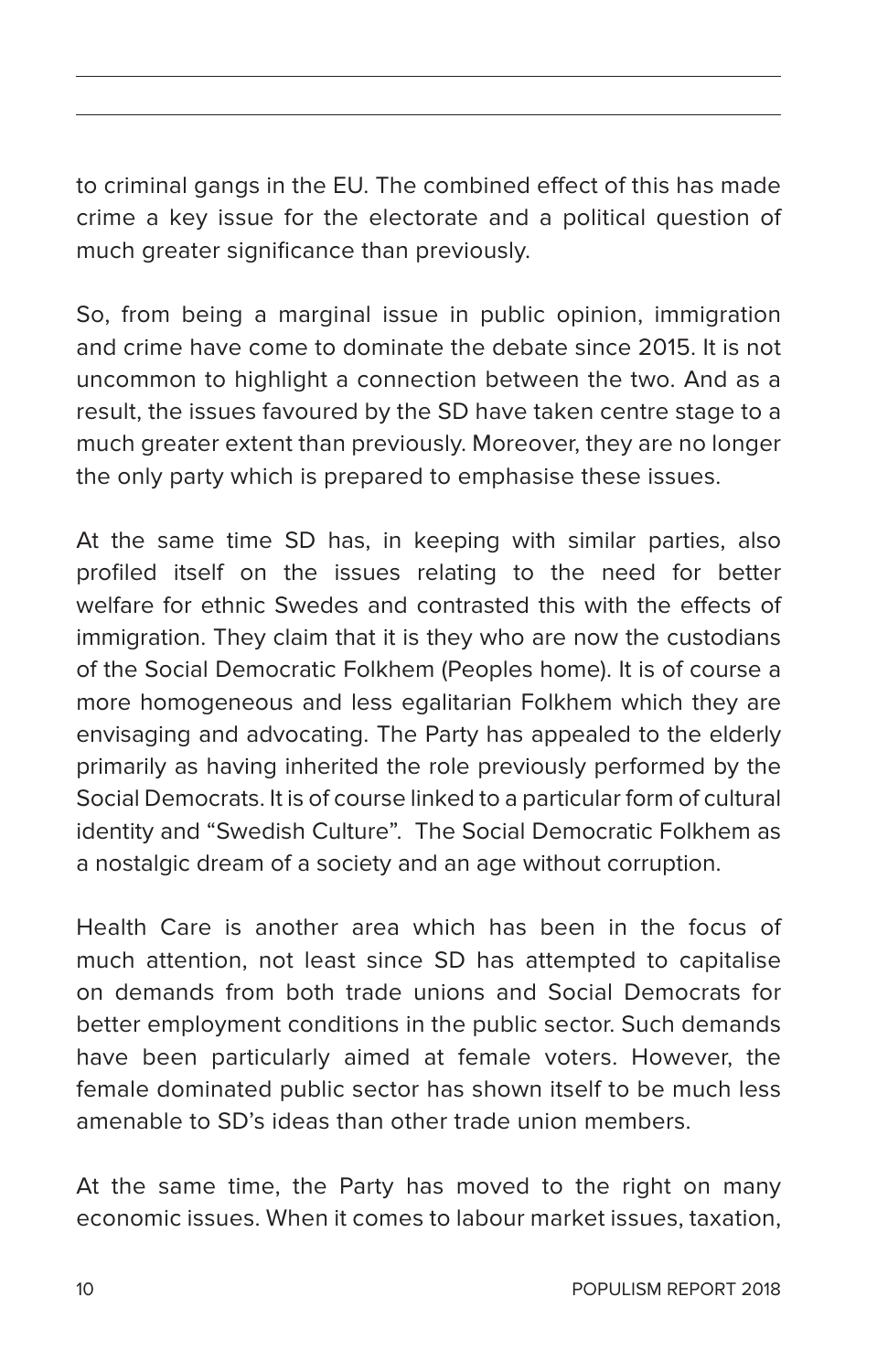market models and such controversial issues as the role of private companies in the public sector, the SD is much closer to the centre-right alliance. The SD has also clearly stated that they wish either to govern or to support a centre-right government but only together with the two other conservative parties; thereby excluding the liberals and neo-liberals who tend to be opposed to SD's national conservative policies.

#### **The election campaign of the Sweden Democrats**

The election campaign itself and SD's election posters proclaimed a very subdued message. The emphasis was placed on individuals rather than any clear message, and pictures of well-dressed political leaders. Immigration policy was dressed up in the slogan "Help there – Not chaos here". Moreover, they used slogans as "Law and Order", and "Time for real change!" All this indicates that the SD aimed to create the impression that they were a "party" like any other – a further step towards becoming a "normal" party – while many national and local politicians still expressed racist and provocative views, not infrequently on social media. However, apparently, SD's electoral strategists were convinced that the changes in the political climate since 2015 would favour the party to such an extent that it was best to give the appearance of being a "serious" and "well-balanced" party. Leading figures in the party were convinced that SD could become the largest party in the parliament or at least the second largest and would thus become the natural opposition to the Social Democrats. Expectations were clearly enormous and that could well have affected the electoral strategy. But although the outcome of the election was a success for the SD, they only became third largest.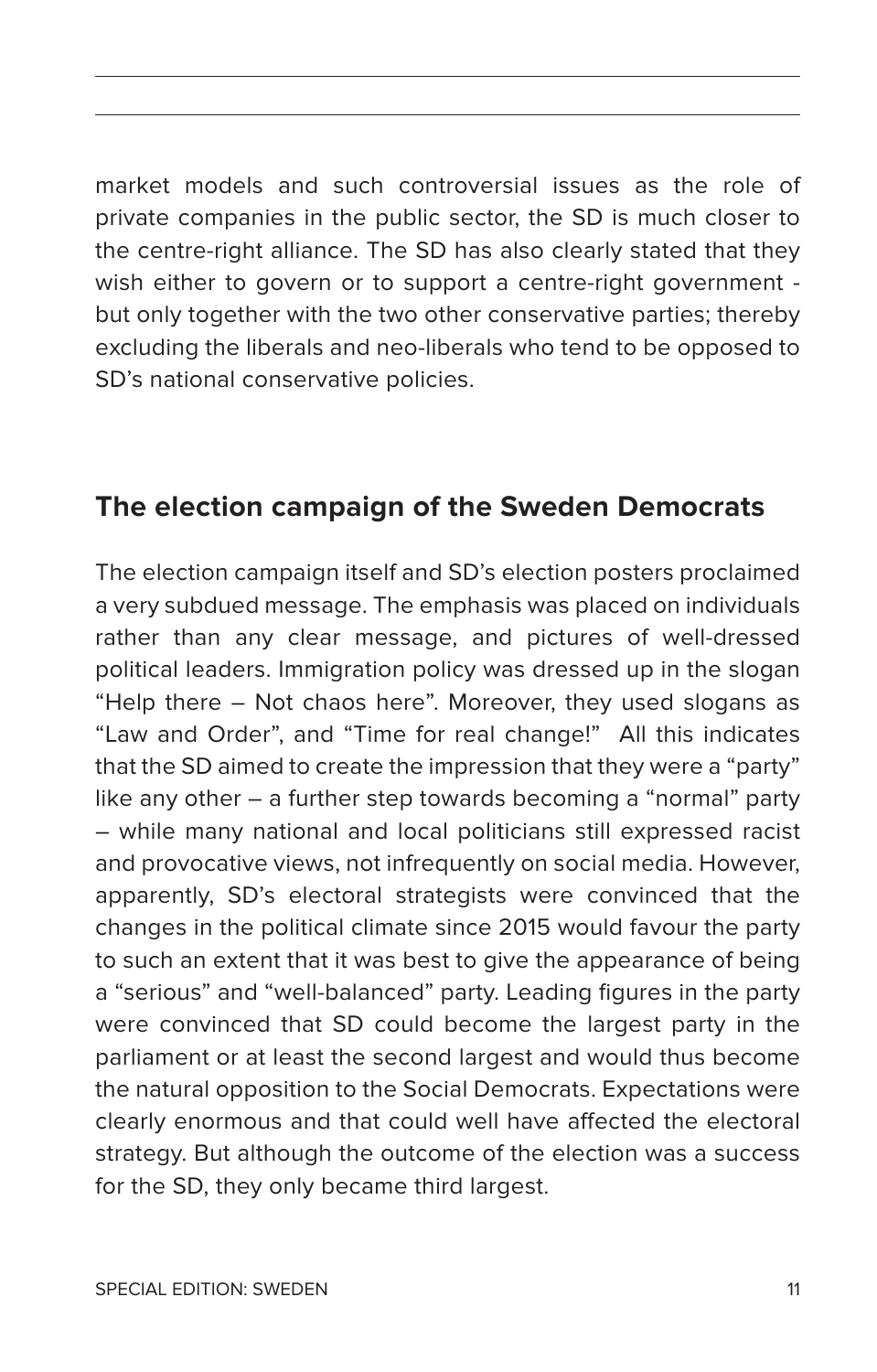### **Who voted for the Sweden Democrats?**

SD recent electoral success took voters from both left and right but primarily from the Moderates (the liberal conservative rightwing party) and the Social Democrats. It is clearly the case, however, that those who vote SD consider themselves rightwing to a greater degree than left-wing. Only 8 percent declare themselves to be left-wing. Research suggests that many of those Social Democrat voters who transferred their allegiance to SD now sympathise with the centre-right parties' demands, for example, for cuts in taxation. More men than women vote for SD. The party has less support in the female dominated public sector than in the male dominated private sector, such as the construction industry, transport etc. In the previous election many Moderate voters defected to SD, but in the recent election the defectors came from the ranks of the traditional Social Democratic blue-collar workers although their numbers were not so high as many had feared. Although the Social Democrats are still the largest party among workers, SD has made inroads in winning over this support. The SD strategy has been to target workers, particularly women, in small towns.

SD's support was particularly strong in southern Sweden and traditional industrial towns throughout the country which have been particularly hard-hit by industrial closures and the resultant unemployment. The election of 2018 marked a considerable breakthrough for the SD in these constituencies. In some municipalities, the SD has become the largest party and has been able to exercise control over the local government. Their support in major urban areas and university towns is less impressive, although this tended to vary between city centres and the suburbs. The unemployed, who are dependent on unemployment benefits or participate in some form of support activity account for an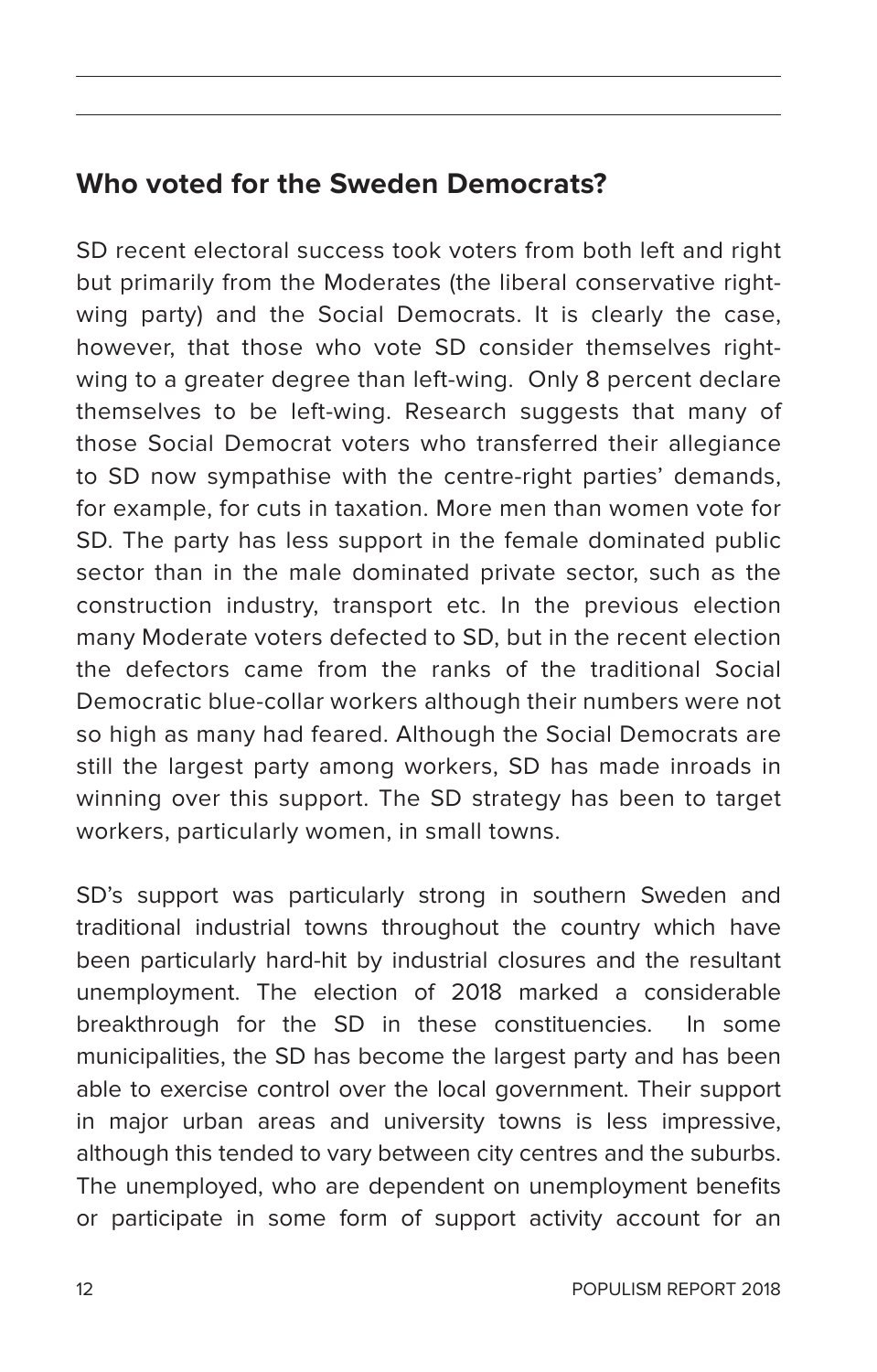exceptionally high proportion of support for SD - just as they do for the Social Democrats.

Generally speaking, the party has considerable support among those who have experienced a significant decline in their economic situation, over recent decades, both directly and relative to those in employment, due to the austerity which has characterised the policies of successive governments. The same applies to those who consider themselves in danger of being made redundant or who are employed with little or no job security: the "outsiders" of the labour market are more likely to vote for SD than the "insiders". More workers and owners of small companies vote for SD, fewer white-collar workers and farmers. The level of education also appears to be a factor. Those who have undergone higher education are less likely to vote for SD than others.

### **Counter-strategies**

Until recently, the choice of strategy by other Swedish parties vis-á-vis the Sweden Democrats was simply to reject any form of cooperation – not even to conduct a dialogue with SD or its representatives. It must be borne in mind that SD is a party with its roots in fascism. A kind of cordon sanitiare still dominates relations with SD, although two of the centre-right parties have indicated a willingness to form a government with the support of and dependant on SD in parliament. It must be remembered that SD holds the balance of power in the parliament and has resolved several disputes between left and right over the last eight years. This has occasionally favoured the left but generally SD has tended to support proposals from the centre-right parties.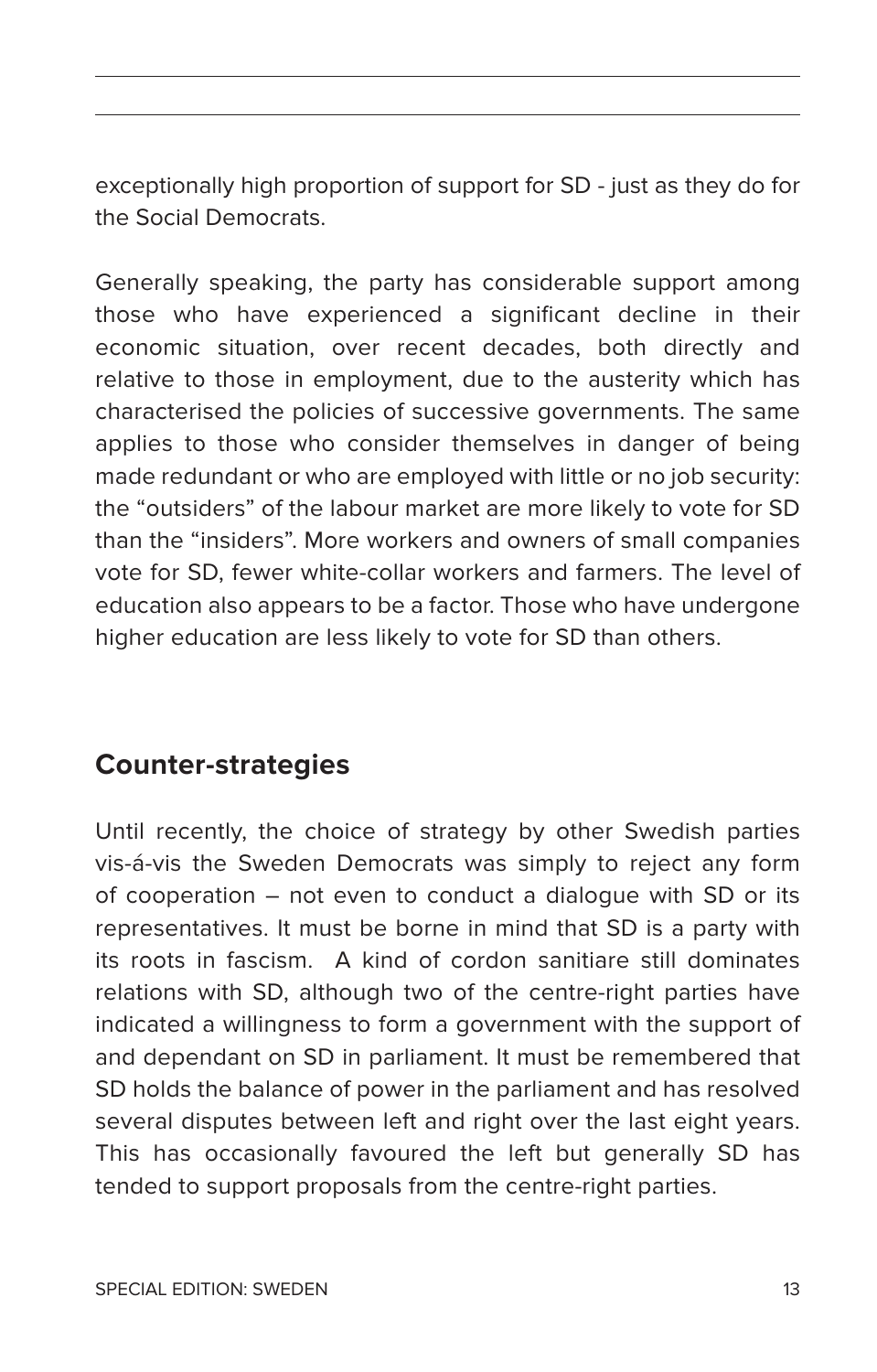Over the years - and especially since it has become apparent that SD as a party is here to stay - mainstream parties and the trade unions have made great efforts and allocated considerable resources to combating racism in general and SD in particular through education and providing information. It must however be admitted that this has not been entirely successful since it has failed to stop the growth of SD. However, the process itself has created a knowledge base to enable us to understand right-wing populism and achieve an insight into its nature and strategies.

During the election campaign in 2018, parties focused on offering more effective integration and on combating crime. Furthermore, the election witnessed a change in social democratic strategy with slogans proclaiming a safer and stronger society. At the same time, the Social Democrats attempted first and foremost to profile themselves more offensively and more clearly in relation to welfare issues and the socioeconomic dimension in politics, in order to shift the focus away from the conflict between liberal/conservative, between libertarian/global and between authoritarian and nationalistic. The Social Democrats presented a range of initiatives prior to the election but it is too early to say whether this had any effect on the outcome. The Social Democrats and the Swedish Trade Union Confederation (LO) made a clear case for the need to sort out the labour market. It is, however, indisputable that the Social Democratic election result was better than the opinion polls had forecast with a greater number of LO members voting Social Democrat than expected.

To summarise, there is still no concerted strategy for dealing with the SD. No political party is prepared to initiate formal cooperation with it. However, two centre-right parties, which are positioned furthest to the right and are more conservative, are willing to form a government with the support of SD's votes. Other parties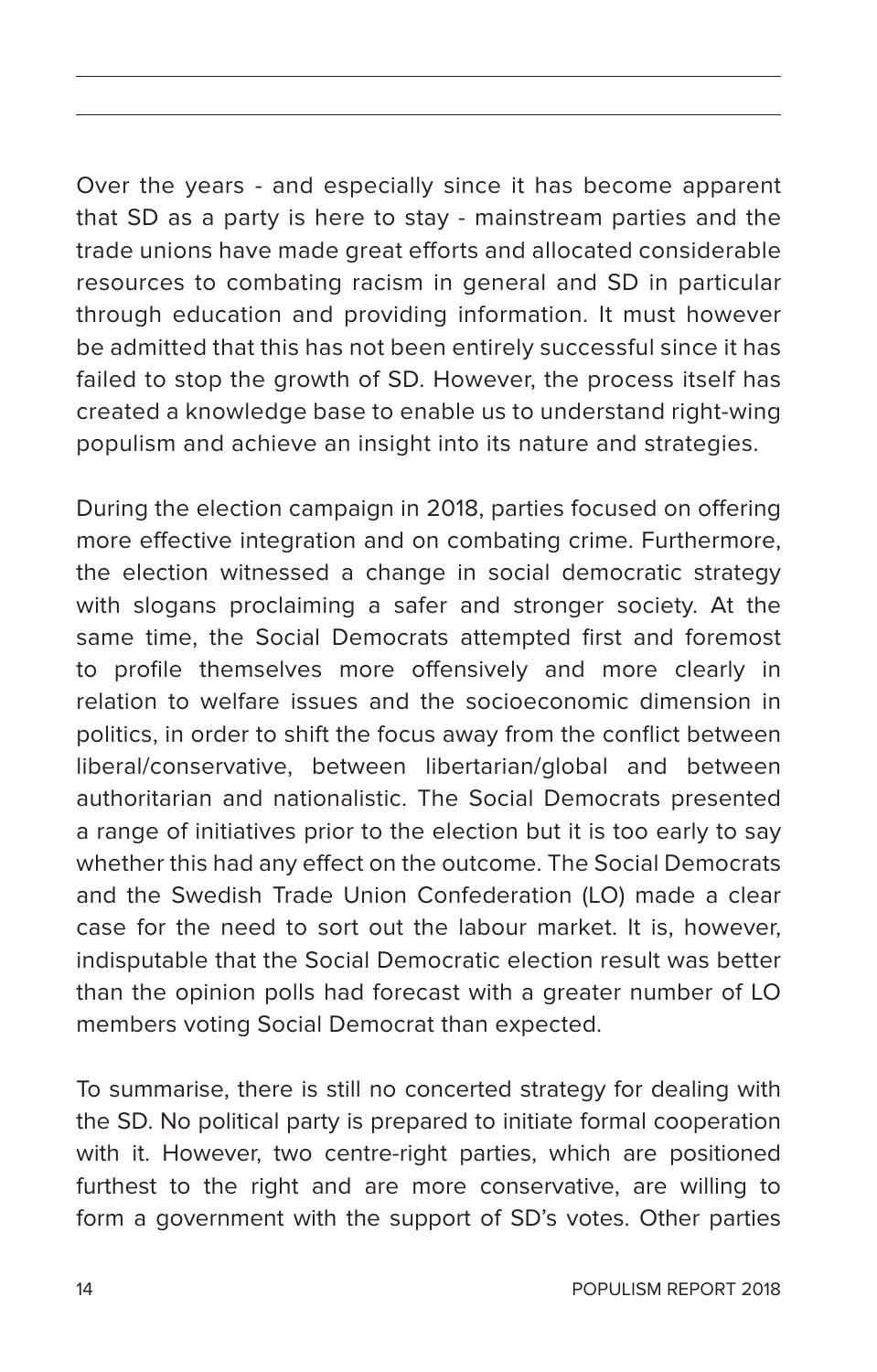ranging from the centre of the political spectrum to those on the left refuse to contemplate such a move. As a consequence, there is no uniform approach to dealing with the SD. More importantly there is no cohesive strategy for confronting them or for recovering the electoral support gained by SD in recent elections. In particular, it is becoming obvious that there is a varying degree of insight and much political discord regarding many of the issues which the SD prioritises in its desire to influence cultural policy towards a more nationalistic bias: the position of the media, in particular the public service media's role in a democracy and the intellectual freedom of the universities.

#### **The Future**

In the short term, the SD has benefitted from the post-election uncertainty and turbulence which has characterised Swedish politics, with agreement on the formation of a government so far proving elusive. According to the latest opinion polls SD is currently the second largest party. It is primarily the right-wing Moderates who have lost voters since the election.

 The SD has become an established party which has grown in each election since it first entered to the parliament. This means that they will be part of the Swedish political landscape and will influence the political debate for the foreseeable future. At present there are no signs that the party will fragment or of any internal schisms. It is a party in which the current leadership has control over the party apparatus and the growing resources which the electoral successes have generated.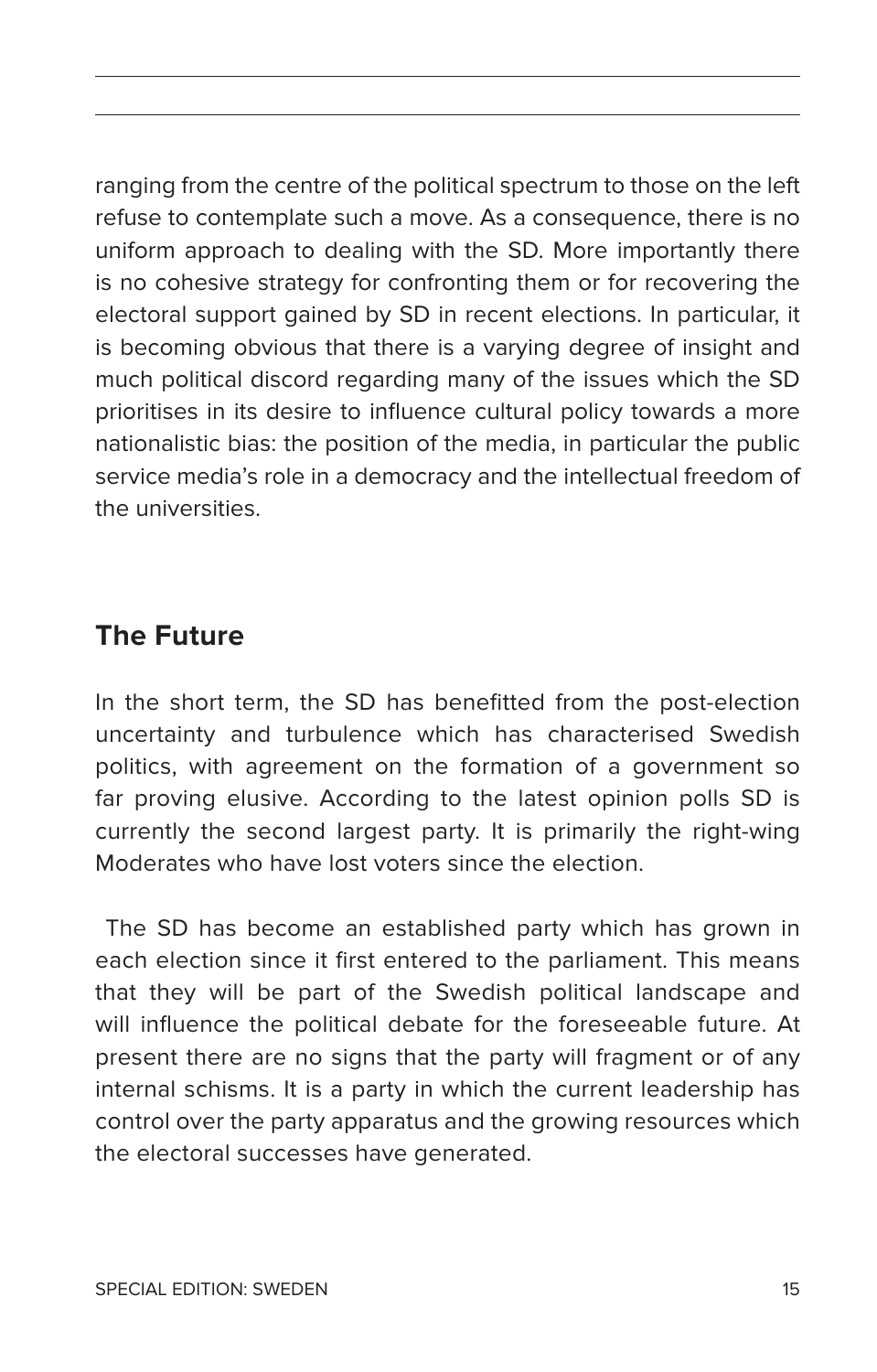On the other hand, success is never eternal or given. When the current party leader and his immediate circle retire, the party could well face many new challenges. SD has succeeded in expanding its support by articulating popular discontent regarding immigration, globalisation, the EU, the culturally diverse society, and to some extent the effects of austerity on welfare. Therefore, the future of SD's status and power base is to a very great extent in the hands of the other parties: how they deal with these issues and what kind of political alternatives they offer.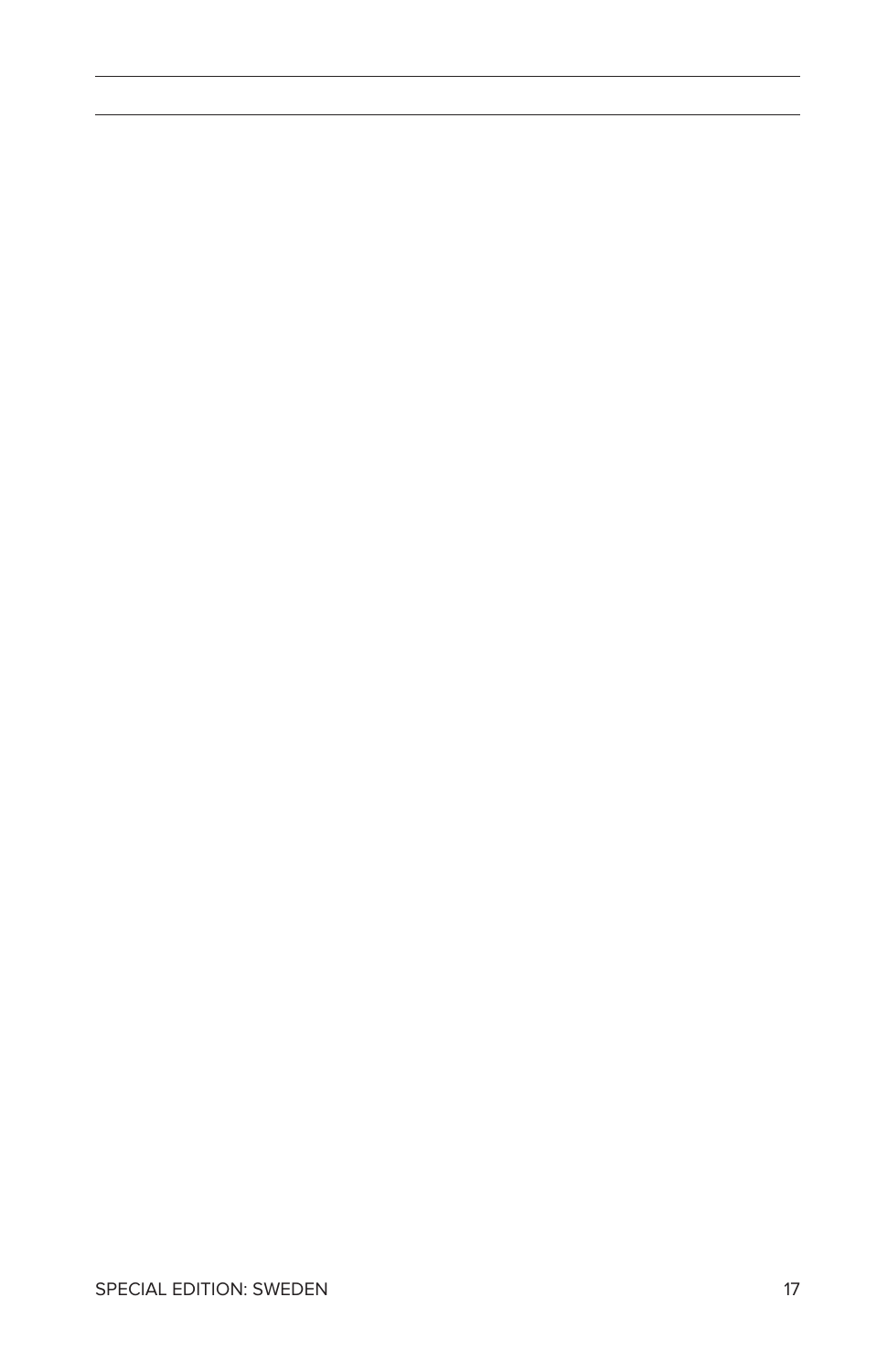FOUNDATION FOR EUROPEAN PROGRESSIVE STUDIES FONDATION FUROPÉENNE **D'ÉTUDES PROGRESSISTES** 



## **Foundation for European Progressive Studies**

**FEPS** is the first progressive political foundation established at the European level. Created in 2007 and co-financed by the European Parliament, it aims at establishing an intellectual crossroad between social democracy and the European project. It puts fresh thinking at the core of its action and serves as an instrument for pan-European intellectual and political reflection.

Acting as a platform for ideas, FEPS relies first and foremost on a network of members composed of more than 58 national political foundations and think tanks from all over the EU. The Foundation also closely collaborates with a number of international correspondents and partners in the world that share the ambition to foster research, promote debate and spread the progressive thinking.

#### **www.feps-europe.eu**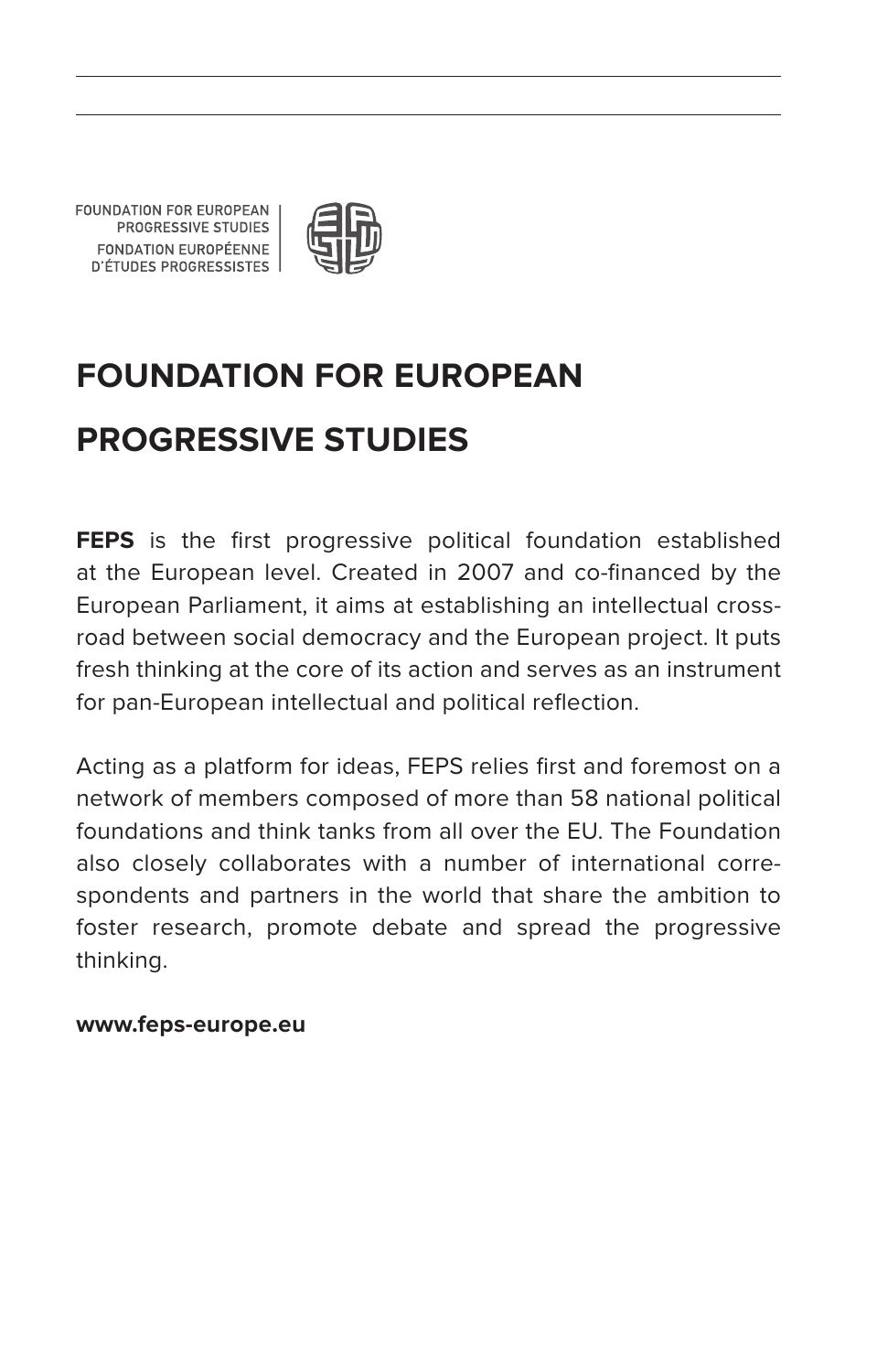

## **POLICy SOLUTIONS**

**Policy Solutions** is a progressive political research institute based in Brussels and Budapest. It is committed to the values of liberal democracy, solidarity, equal opportunity and European integration. Among the pre-eminent areas of its research are the investigation of how the quality of democracy evolves, the analysis of factors driving euro-scepticism and the far-right, and election research.

Policy Solutions considers it important that political research should not be intelligible or of interest to only a narrow professional audience. Therefore, Policy Solutions shares its research results in conferences, seminars and interactive websites with journalists, NGOs, international organisations, members of the diplomatic corps, leading politicians and corporate executives.

#### **www.policysolutions.eu**